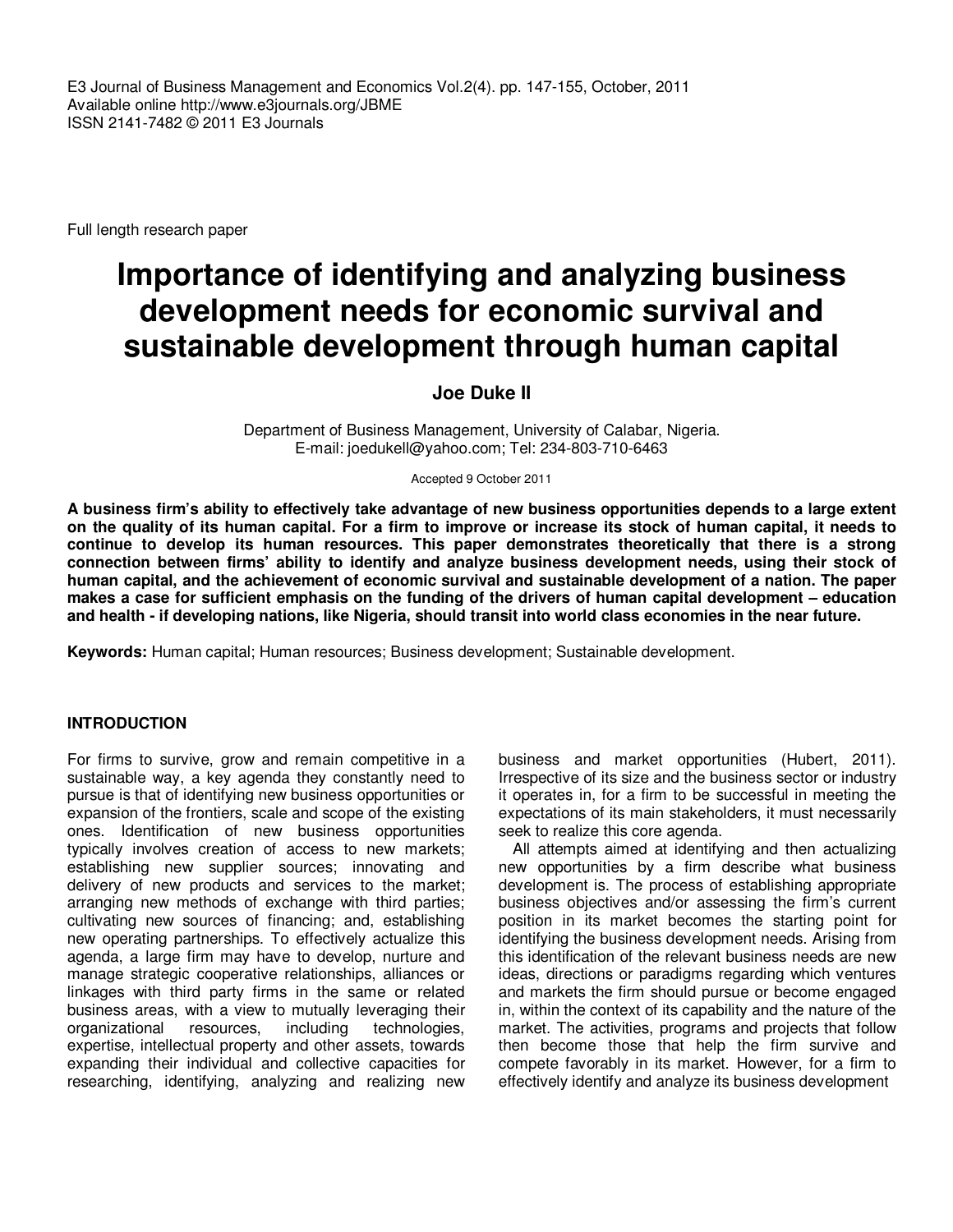needs, it requires a good stock of competent, knowledgeable and skilled persons in its workforce. This stock of persons represents an organizational asset class that is regarded as the human capital.

In a market-oriented economy, a firm's competitiveness depends to a large extent on its stock of human, financial and physical capital, as well as the uniqueness of its management practices (Xiao, 2001). The difference between the various firms' effectiveness, including business development needs identification capabilities, therefore could arguably be explained by the differentials in the quality of this human capital. Like its other stock of capital and management practices, where a firm's human elements are properly honed, through continuous learning, training and development, the human capital appreciates in a way that facilitates delivery of superior market-place performance.

It is the set of actions taken by the human elements that operate in the mass of firms existing in an economy that usually contributes in a significant way to the economic survival and sustainable development of a nation. Financial capital, physical and natural resources are merely passive factors of production, whereas human beings are the active agents that accumulate these other capitals, exploit the natural resources, build social, economic and political organizations, and generally carry forward national development (Psacharopoulos and Woodhall, 1997). Human capital, which is built up by human resources or the workforce, therefore constitutes the ultimate basis of the wealth of nations. Harbinson (1973) has suggested that human capital is the most valuable asset of a nation, and any society that is incapable of developing its human assets will be incapable of developing anything else (as cited in Igwe and Igwe, 2011, p. 178). This fact firmly places human capital as the key resource, both at the organizational and societal levels.

This study attempts to address the connection between identification and analysis of the business development needs of firms using their stock of human capital and the achievement of economic survival and sustainable development of the nation. It specifically examines the extent to which government policy supports the development of human capital in Nigeria. To resolve this problem, an analysis of the annual budgetary expenditure on the key variables that drive human capital development, education and health, is carried out. Set data on annual budgets of Nigeria and a number of selected countries across Africa, Asia and South America are utilized for comparison. This selected description approach therefore focuses on education and health because these areas prove to be most critical or have the greatest impact on the development of human capital.

## **Theoretical framework**

A discussion of the importance of identifying and analyzing business development needs for economic survival and sustainable development through human capital will commence with an understanding of the theoretical underpinnings of the relevant concepts. The business development theory

Generally, business development describes the identification and exploitation of new business opportunities by analyzing market trends and activities with a view to bringing in new customers, while retaining or expanding transactional relationships with the existing ones. It is therefore a process that involves prospection and development of a new products/services or technology. It may also mean investing or even divesting corporate assets. Ultimately, it seeks to bring about some discontinuity in the normal operations or scheme of things for a firm, under which it will focus on doing or developing new things it had hitherto not been involved in (The Unlimited, 2007).

In view of this description, Schumpeter's (1936) theory of entrepreneurship arguably addresses, and has a fit with, the business development concept more than any other. In seeking new opportunities, firms become entrepreneurial and begin to innovate. This behavior is typically expressed in the introduction of new products/services, new methods of production, creation of a new market, new sources of supply of inputs/materials or a new organization in the industry. Such firms accordingly, seek opportunities for novel, value-generating activities which would expand the circular flow of income to the benefit of society and economy. In focusing on generating new combinations that discontinue the existing or contemporary production, the firm engages in Creative Destruction of the extant technology or way of doing business (cited in Duke, John and Kankpang, 2010). Under this theory, Schumpeter suggests that only firms that continue to innovate, on an ongoing basis, can hope to survive, thrive and dominate their market space. The theory therefore clearly recognizes the identification and pursuance of business development needs as key to economic survival and sustainability of firms and the society.

## **The human capital theory**

In order to develop capabilities for identifying and analyzing business development needs, a firm requires skilled and talented human resources. The pool of skilled human resources is what tantamount to human capital for the firm. The value of the human capital is indicated in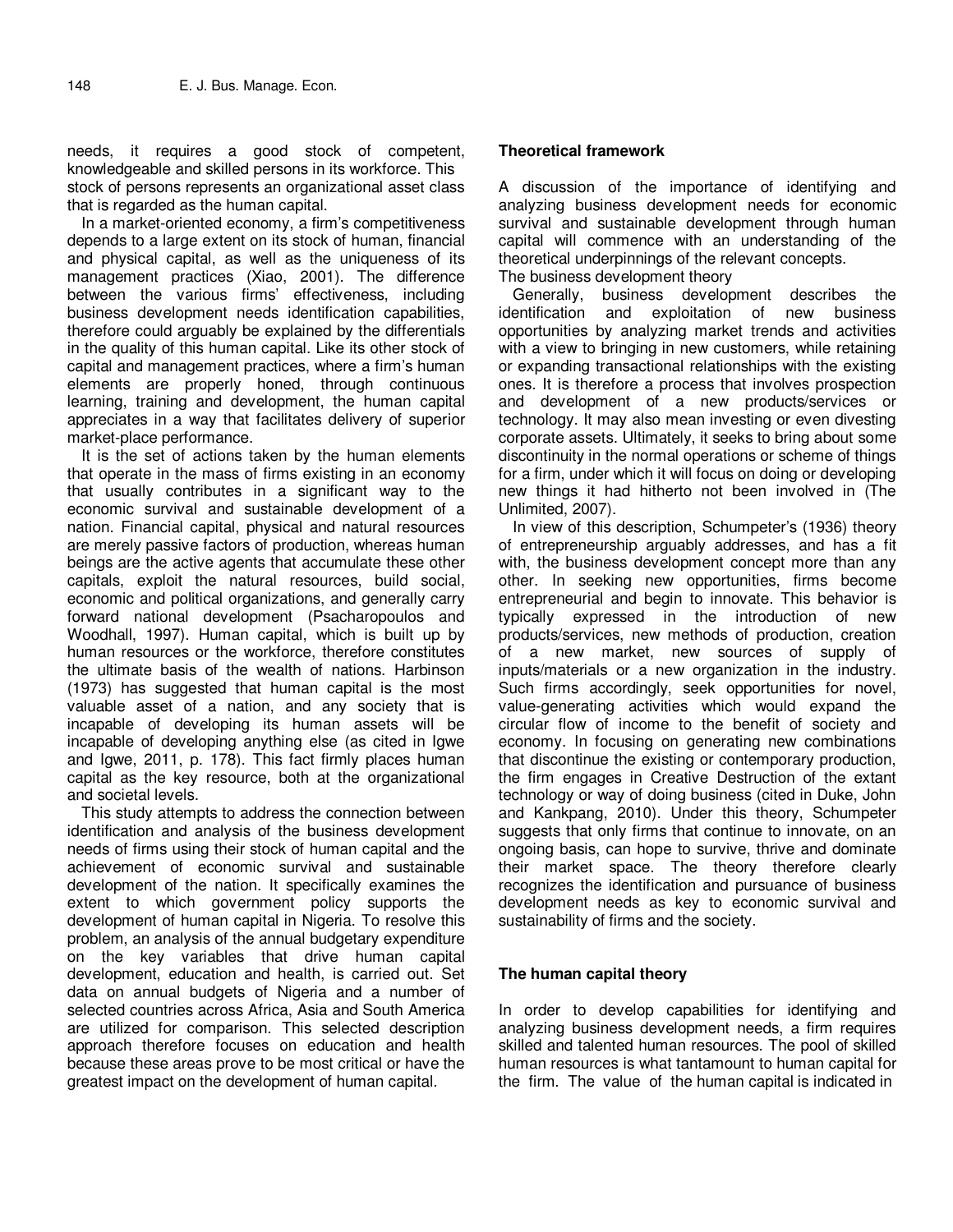the knowledge, competence and other personal attributes found in the ability of a firm's workforce to perform tasks and deliver desirable results. This ability is usually gained through education, training and experience (Sullivan and Sheffrin, 2003). The underpinning thesis of the human capital theory is that the learning capacity of people is comparable to other natural resources involved in the production process. As such, where these resources are effectively developed, managed and exploited, the results are often profitable for both the firm and society as a whole. In order to grow the human capital in a way that would lead to higher productivity and macroeconomic growth, more schooling or learning is required (Livingstone, 1997). The amount and quality of schooling therefore strongly determine the value of the human capital.

The human capital theory suggests that education or training raises the productivity of workers by imparting useful knowledge and skills (Becker, 1993). Human capital arises out of any activity that seeks or is able to raise individual worker productivity (Marshall, 1998). According to this theory, the increase in the level of cognitive stock of economically productive people is a function of their individual innate abilities and the amount invested in their education. Human capital theory assumes that formal education is the key driver of the productive capacity of people (Schultz, 1975; Psacharopoulos and Woodhall, 1997). The provision of formal education is therefore a productive investment in human capital, which is superior, in terms of outcomes, to similar investment on physical capital.

Human capital theorists also argue that an educated population is invariably a productive one. Schultz (1975) reinforces this argument by suggesting that education enhances an individual's ability to successfully deal with disequilibria in changing economic circumstances. Such ability normally includes that of: perceiving a given disequilibrium in the system (market); analyzing the relevant information; and, reallocating resources to act upon the emerging opportunity or solving the problem/threat. Besides, an educated person is better prepared to receive narrow, job-specific training that leads to high level technical competence.

From an economic perspective, the human capital theory proposes that the more educated workers become, the higher their future income and lifetime earnings (Becker, 1993). A decision to increase ones stock of knowledge through formal education and training is typically informed by a favorable cost-benefit analysis and demonstration that the net present value of investment in education is invariably positive for an individual. While generic training (formal education),

usually paid for by the individual himself, offers benefits particularly for the worker, skill or subject-specific training is rewarding for both the individual who receives the training and the employer who sponsors such training. Investment in training predictably is unattractive in the short run for the worker and employer, but favorable in the long run, in terms of increased individual pay and higher firm productivity (which usually translates into superior financial performance). This model of presumed economic return on investment in education strengthens the importance of the human capital theory (Olaniyan and Okemakinde, 2008).

However, the theory of human capital suffers some major criticisms. For example, it is argued that unlike physical or financial capital, human capital is not an independent asset for a firm. It is an abstract phenomenon or term that, at best, can only be considered in conjunction with or in the context of the firm's human resources. Therefore, a truly quantitative value cannot be assigned to it, like most other organizational assets. Another criticism centers on the assumption that accumulation of education directly influences a person's productivity, and thus his pay. The problem herein is that a person may acquire work competence through learning (such as on-the-job experience), and not necessarily direct education. Furthermore, the assumption that pay is a direct function of productivity, and by extension a person's education, is somewhat flawed because other factors impact on the level of a person's earnings, including the person's aptitude, current state of the economy, the type of industry, the region and the person or his union's bargaining skills (Block, 1990).

## **The sustainable development theory**

In a generic sense, sustainable development is understood to be the ability to meet the needs of the present without compromising the ability of future generations to meet their own needs (WCED, 1987). The theory underpinning the sustainable development concept accordingly suggests that only societies that have developed the capacity to provide for their current requirements without jeopardizing the chances for continued future development, are those that will survive and thrive. The concept of sustainable development therefore has different ramifications - economic, social and environmental. It means resolving the conflict between various competing goals; simultaneous pursuit of economic prosperity; ensuring environmental stability and quality; and, maintaining social equity, among other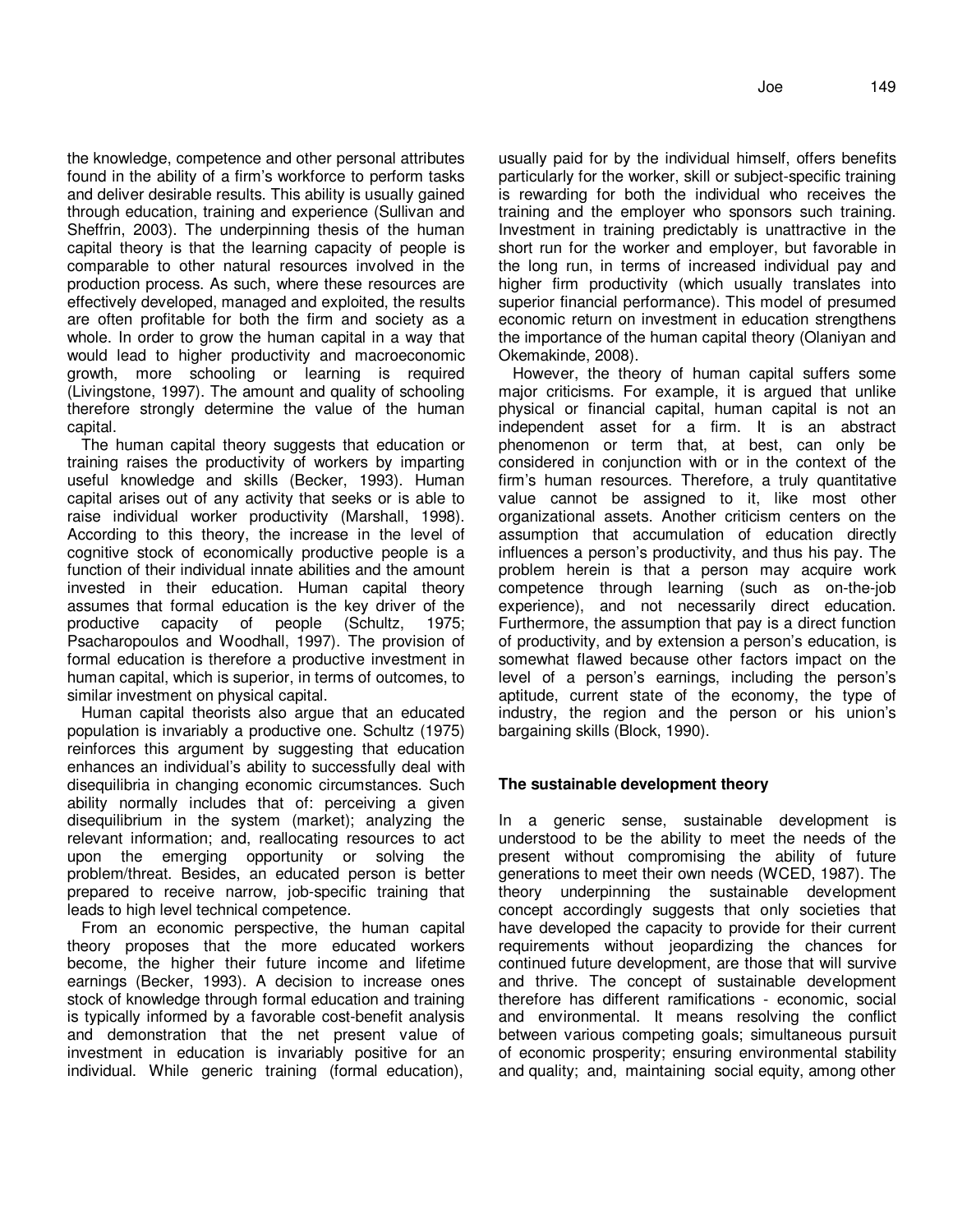things (Hasna, 2007).The focus here however is on the economic dimension.

Economic development occurs on two fronts, society and the firm, or macro and micro levels. This development can be identified by certain indicators, and measured or assessed over time. Development at the society level describes the capacity of the national economy to generate and sustain an annual increase in its Gross National Income (GNI) at rates of 5% or more, especially up from an economic condition that had been static for a long time. Apart from the GNI, the per capita income also indicates the rate at which a nation expands its output relative to the growth rate of its population (Todaro and Smith, 2009). At the firm level, development is expressed in sustained increases in such parameters as sales turnover or revenue, profitability and market share (Igwe and Igwe, 2011). The path to this development for a firm includes a behavioral change that fuels an increase in its people's creativity, skills, competence and capacity.

Identifying and exploiting new opportunities in an ongoing way helps firms survive, thrive and remain competitive in their markets. Where this is widespread, the entire economy enjoys sustainable development. Sustainable development theory proposes that information, integration and participation are the keys to achieving long-term survival and progress of society.

## **Identification and analysis of business development needs**

Business development consists of all efforts directed at boosting the business of a firm (Hubert, 2011). Its key thrust is on identification, review and analysis of new or emerging market opportunities, and formulation of strategies for taking advantage of such opportunities. The business development objective is largely facilitated by cultivating or fostering new relationships with potential clients, partners and other elements in the market, and maintaining currency with existing ones. These relationships are targeted at exploiting perceived opportunities or creating totally new partnerships; new markets; new ways of accessing the market; and, the delivery of new and more valuable products or services. The overall goal or aim of business development is to help secure a wider customer base and the delivery of the firm's products or services in the most profitable way.

Business development is a cross-cutting function that draws its resourcing from management, operations, marketing, sales, distribution and client relationship. In carrying out the business development function, the

person can become involved in a wide range or variety of activities from product development, creation of marketing strategies, generation of sales leads to negotiating and closing business deals for the firm (Wet Feet, 2011).

#### **Levels of business development**

Business development is a generic function that is as relevant for a big conglomerate as it is for the small entrepreneurial firm. Irrespective of size, industry or market, firms are increasingly dependent on building their business around partnerships. Business development can however be identified at three distinct levels: Corporate, Commercial; and, Product (The Unlimited, 2011).

At the corporate level, business development often centers on strategic decision-making regarding whether to cultivate an organizational competence organically or to buy/acquire the needed competence. For example, an analysis of a new business opportunity may lead to a conclusion that the firm must move into a totally new market. In order to surmount existing impediments such as entry barriers, patent protection or legal constraints, it will have to decide on whether to merge with or acquire, enter into a strategic alliance or a joint venture with some other firm that possesses the asset or resources it needs. The ramifications of decisions taken at this level are systemic and affect the entire firm.

At the commercial level, business development decisions exist in three strata: Customer; Channel; and, Value Chain. At the customer stratum, decisions typically involve activities aimed at prospecting for sales, mainly the search for new customers in the same or new market segments through cold-calling or direct sales. The task here is cut-out for highly-driven, persuasive and persistent individuals. At the channel stratum, activities involve networking for new opportunities with partners such as distributors, representatives, agents, dealers, licensees, franchisees and the firm's subsidiaries and international branches. At the value chain stratum, activities involve integration of the firm's product with others in a way that offers, for instance, a totally new product that has greater market value. Such activities are designed to facilitate market enhancement and cost savings for the firm.

At the product level, business development differs from firm to firm. However, it basically involves developing a new product or technology. The level of development can either be incremental or disruptive. A development is incremental if it merely increases the functionality of an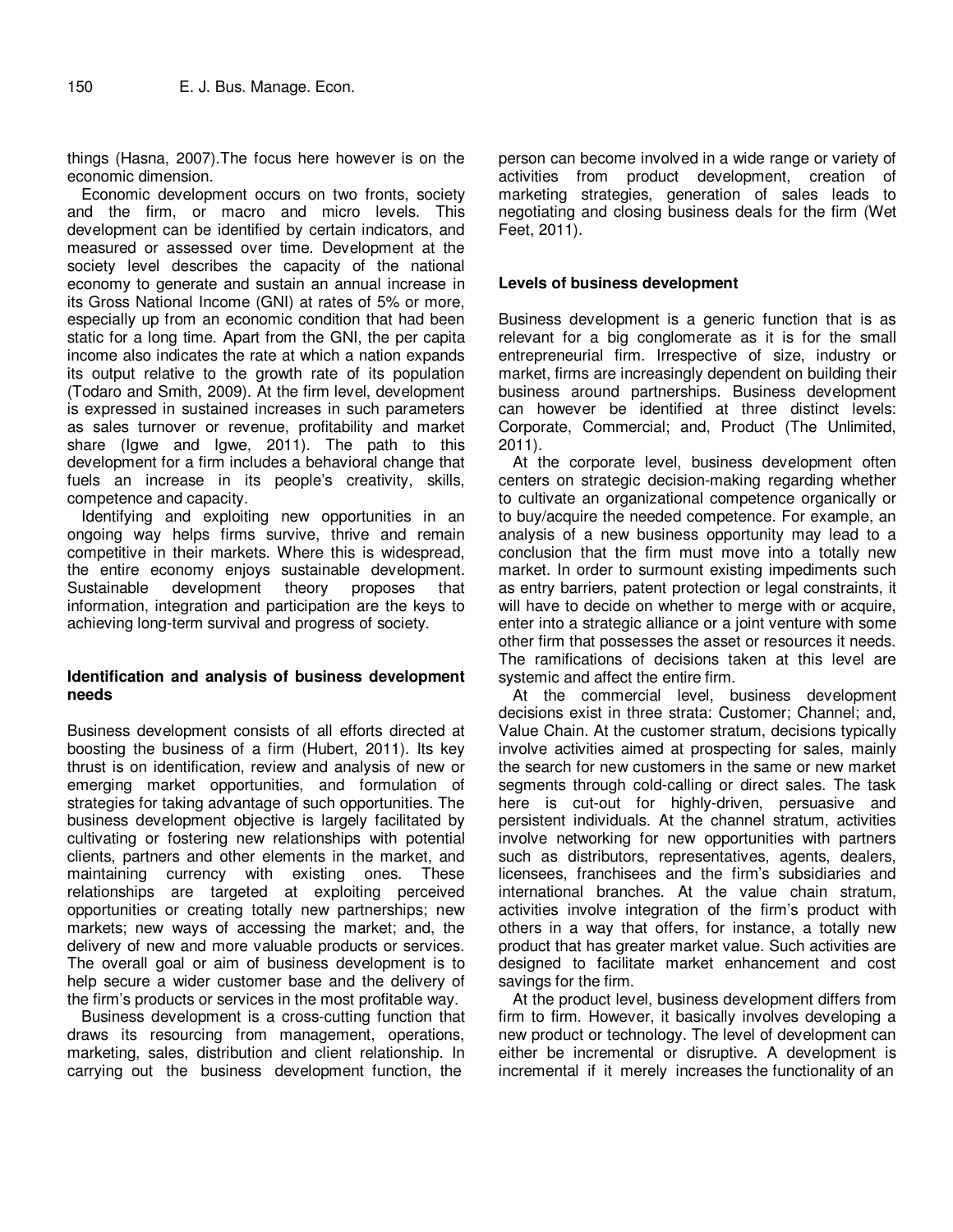## **The importance of business development**

Business development mainly helps firms identify and take advantage of new opportunities in the market. More specifically, it facilitates firms' ability to: develop new markets; capture a wider share of customers within existing markets; assess the fit or match between the firm's current assets with its need to maintain and/or expand the business; and, build and manage relationships with third parties or partners.

#### **The road map for business development**

The blueprint for business development activities consists of the following sequenced activities: identification of the problem or opportunity that needs change or intervention by the firm; review and evaluation of the firm's mission, vision, objectives and strategy; monitoring and collection of data/information from the market and external environment; analysis and diagnosis of market place trends with the data collected and development of actionable opportunities; examination of the firm's strategic advantage factors by objectively assessing its assets and capabilities; prioritization of the actionable opportunities; and, actualization of the prioritized opportunities by negotiating and putting into action the programs designed to realize them.

All of the above actions require strong analytical skills, sound judgment and good forecasting skills on the part of the business development person.

## **Human capital development**

As change that is driven by technological innovation and economic reforms become constant in today's business environment, firms increasingly get confronted with the need to adapt their workforce to cope with the speed of development. Under the circumstance, high levels of formal education, which facilitate quick adaptation to new skills and knowledge, become imperative. A firm that does not have the capability of responding, by identifying and taking advantage of new business opportunities, is less likely to succeed in the market place. In order to possess such capability, a firm needs to develop its

human capital sufficiently. Human capital development is a systematic effort aimed at enhancing the skills and capacity of the human contents of an organization with a view to using them to achieve set organizational goals. It involves organizing a series of activities designed to produce some desirable changes in the capabilities of the workforce. According to Olufemi (2009), developing the human capital requires a focus on: training and development; new learning; leadership development; and, talent management (cited in Igwe and Igwe, 2011, p.190)

The core objective of human capital development is to increase the value of a firm's human resource assets by improving their knowledge, skills, productivity and quality. More specifically, it seeks to create the type and quality of workforce that could be used in: securing competitive advantage for the firm; organizing a lean and relatively flat organization; and, constructing a responsive, adaptable, versatile and flexible system. In addition, it prepares workers for more job-specific training.

The attributes of a firm's human capital can be viewed and understood from four dimensions (the 4-Cs): Composition; Competence; Contribution; and Commitment (Dyer and Holder, 1988). Composition describes the quantity, staffing ratio (gender, age, etc), skill mix and other aggregation or demographic descriptions of the workforce. Competence involves an analysis of the general level of ability of the human resource (in the context of what is required). Contribution is an indicator of the employee behavior in terms of output or productivity. Commitment indicates the level of employee loyalty, attachment and identification to/with the firm.

#### **The drivers of human capital development**

Human capital development is basically driven by education. However, a health dimension becomes imperative in the discussion because it adds up to the overall well-being and positioning of a person to receive knowledge and learning. Studies have demonstrated the fact that formal education, training and health are the most critical investments that raise the value of human capital. Even after discounting for a person's IQ, social background and other such extraneous factors, it has consistently been found that people with higher level education invariably enjoy higher income. And, in lessdeveloped countries, such people earn substantially above the average wage (Becker, 1993).

Education as a driver of human capital development includes formal education, such as that offered in public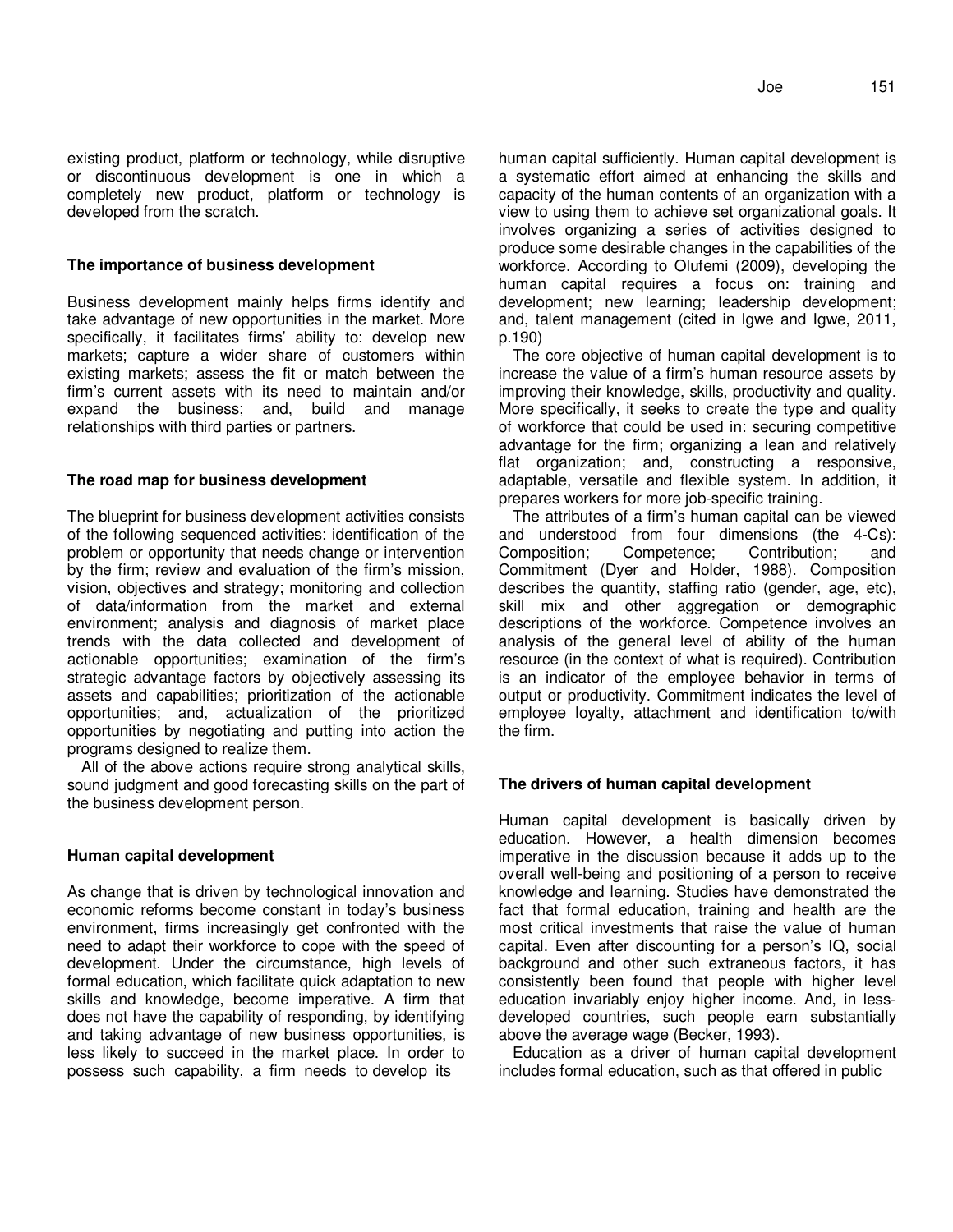

**Figure1:** The business development, human capital and sustainable development nexus

and private primary, secondary and tertiary institutions. This type of education may be provided by the individual himself or the government. The second type of education, on-the-job or in-service training, is ad-hoc and usually provided by the employer. The third type is the adult and other non-formal education such as vocational, technical and skills-acquisition institutions. This may be provided by the individual or government. Health includes services offered by primary, secondary and tertiary health institutions.

#### **The link between human capital and economic growth**

The reliance of industry on sophisticated knowledge has greatly accentuated the value of education, technical schooling, on-the-job training and forms of learning. Massive and widespread investment in human capital usually creates a workforce that possesses the skill-base that is necessary for economic growth. Indeed, there has been evidence that the  $19<sup>th</sup>$  and  $20<sup>th</sup>$  century growth in per capita incomes of a number of countries was driven in part by an expansion in scientific and technical knowledge. Also, the rapid recovery and reconstruction of the economies of the world powers that were defeated during the  $2^{nd}$  World War was a result of the Productivity of labour and other improvements linked to human capital development (Becker, 1993; Marshall, 1998).

Using a human capital model, Robert (1991), in more recent times, demonstrated that education significantly

impacted on the development of human capital, and human capital in turn influences the economic survival, growth and development of nations. The dramatic growth of East Asian countries, notably Taiwan, Singapore, Hong Kong, Korea, Malaysia and Indonesia evidenced this finding. The brilliant economic performance of such Asian countries as Japan and Taiwan has further reinforced the importance of human capital to growth. In spite of the odds stacked against these nations in terms of their total lack of natural resources (non-human), population explosion, dependence on western and other nations for energy, and the discrimination against their products in western markets, they have grown internally and are currently dominating the world in most fronts using their well-educated, trained, conscientious workforce.

The Robert model can be extended to show how human capital impacts on business development ability of firms, just as it influences sustainable economic development at the national or aggregate level. The sum total of the gains deriving from business development significantly translates into consolidated economic growth and development of the economy(see figure 1).

## **Methodology**

This study is mainly descriptive and relies on secondary data for analysis. The evaluative nature of the study allows the key research indicators, annual expenditure on education and health, to be used for making judgments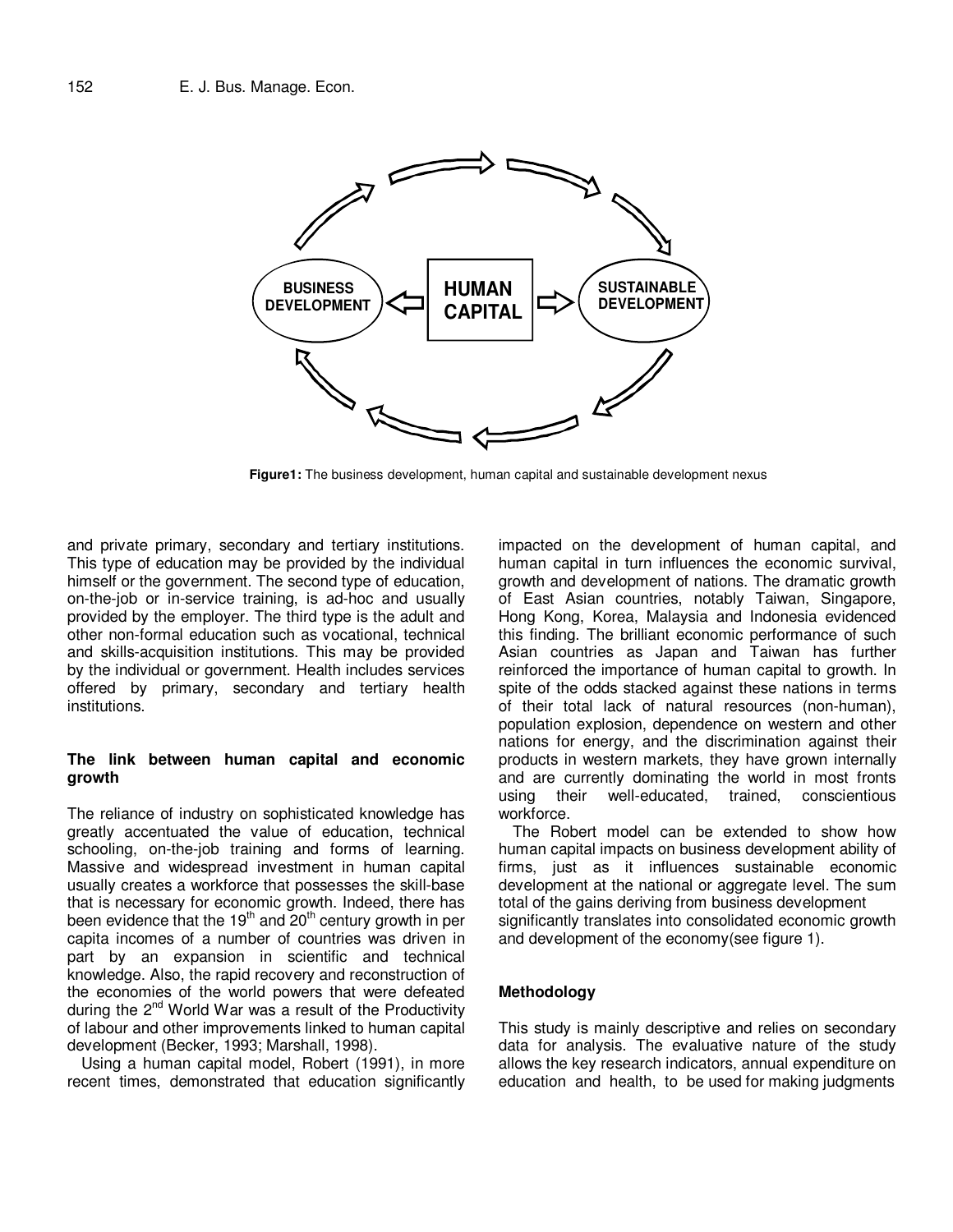

**Figure 2:** Average national expenditure on education as percentage of total annual budget (2003-2005)

about the extent to which government policy supports human capital development in Nigeria. Even as it does not determine a cause and effect relationship between phenomena, descriptive research is nevertheless very useful in assessing a situation in order to pave the way towards making inferences and generalizations (Ndiyo, 2005).

The study attempted to evaluate the indicative impact of expenditure on education and health on the development of human capital based on secondary data. It also examined trends for the same indicators across a number of African, Asian and South American countries that have had or currently share some similar structural, cultural or developmental background and challenges as Nigeria. In this regard, data published by authoritative or official sources for a three-year period, 2003-2005, for Argentina, China, Japan, Mauritius, Morocco, Nicaragua, South Africa, South Korea, Thailand and United Arab Emirates have been used for comparative analysis.

#### **RESULTS**

Figure 2 and Figure 3 show comparative expenditure on the key drivers of human capital development, education and health, by the governments of selected countries in Africa, Asia and South America over a three-year period. The set data provide a basis for making assessment and further insight into the observable differences in national industrial and technological growth between Nigeria and the selected countries.

#### **DISCUSSION**

The data give a clear picture of the gaps that exist in Nigeria's drive towards economic survival and sustainable transformation using the human capital. For instance, while Morocco, South Africa, Nicaragua, South Korea, Thailand and Mauritius invested 26.40%, 18.50%,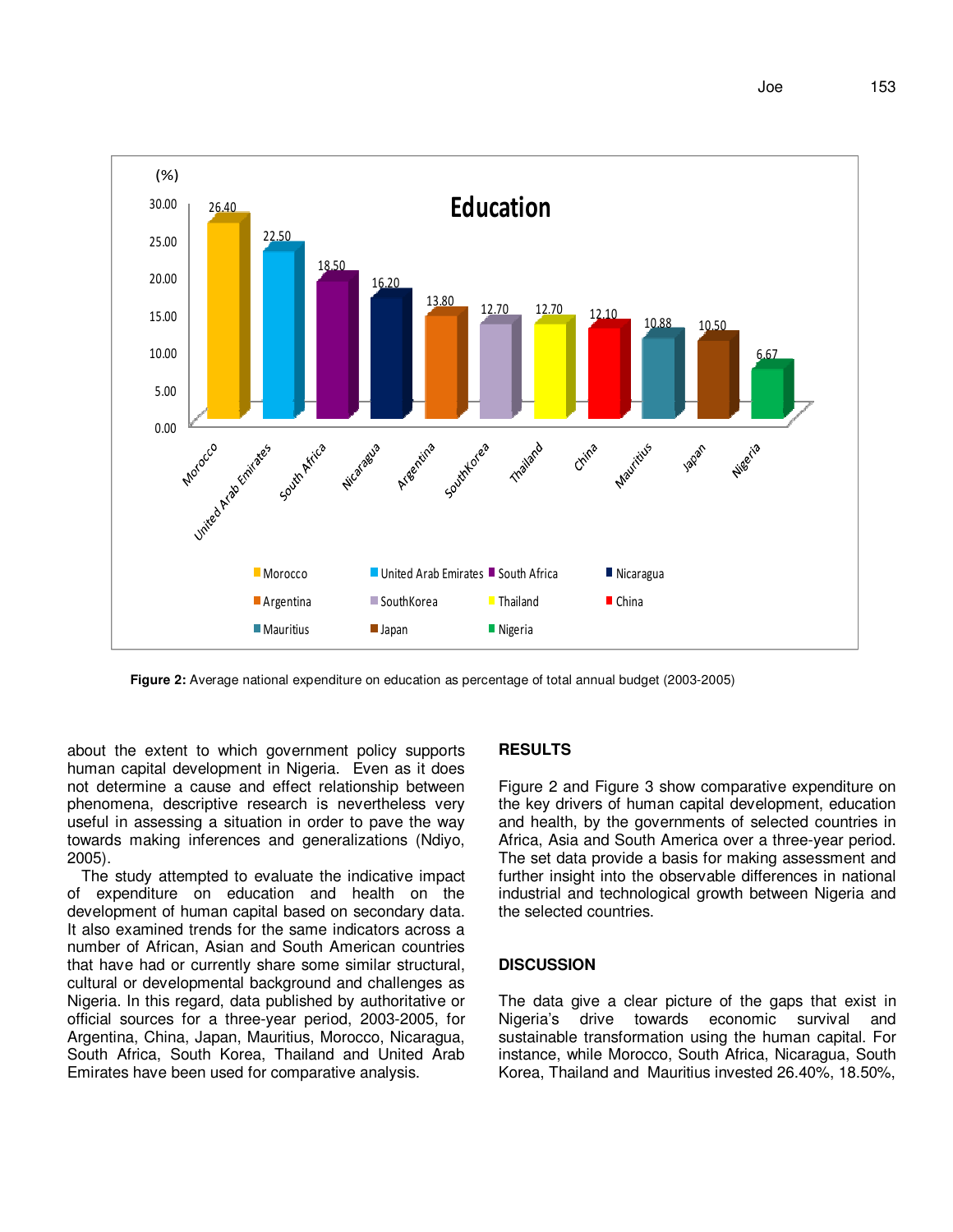

**Figure 3:** Average national expenditure on health as percentage of total annual budget (2003-2005)

16.20%, 12.70%, 15.50% and 10.88% respectively of their annual national budget on education, Nigeria apportioned only 6.67% of its budget on the same sector annually between 2003 and 2005 (CBN, 2008; Education in Malaysia, 2011; Nation Master, 2011; Republic of Mauritius, 2011; Taiwan, 2011; Visual Economics, 2011). Japan, Nicaragua, Argentina, South Korea, Thailand and South Africa allocated 17.90%, 17%, 14.20%, 11.70%, 11.30% and 9.10% respectively of their annual budgetary expenditure to the health sector, whereas Nigeria had spent only 5.84% of its annual budget in the same sector between 2003 and 2005 (CBN, 2008; Education in Malaysia, 2011; Nation Master, 2011; Republic of Mauritius, 2011; Taiwan, 2011; Visual Economics, 2011).

#### **Conclusion and policy recommendations**

There seems to be a convergence of opinion that it is a nation's human resources, not its capital or material

resources that determine the nature, rate or speed of its development. In view of this, formal education can be said to be highly instrumental and even necessary for improving the productive capacity of a nation. However, for education to contribute significantly to economic growth and development, it must be of sufficiently high quantity and quality to meet the skill-demand needs of firms. This therefore makes investing in human capital worthwhile. Accordingly, large expenditure of public funds on education and the development of people can be justified, if rapid economic and social growth is the main goal of a nation (Olaniyan and Okemakinde, 2008).

It has been demonstrated in this study that identification and analysis of business development needs is the key for securing sustainable competiveness by firms. However, for firms to be able to identify and act effectively on emerging market opportunities, they require quality human resources. This conclusion is reinforced by the fact that the recent significant scientific and technological transformation of a number of countries has